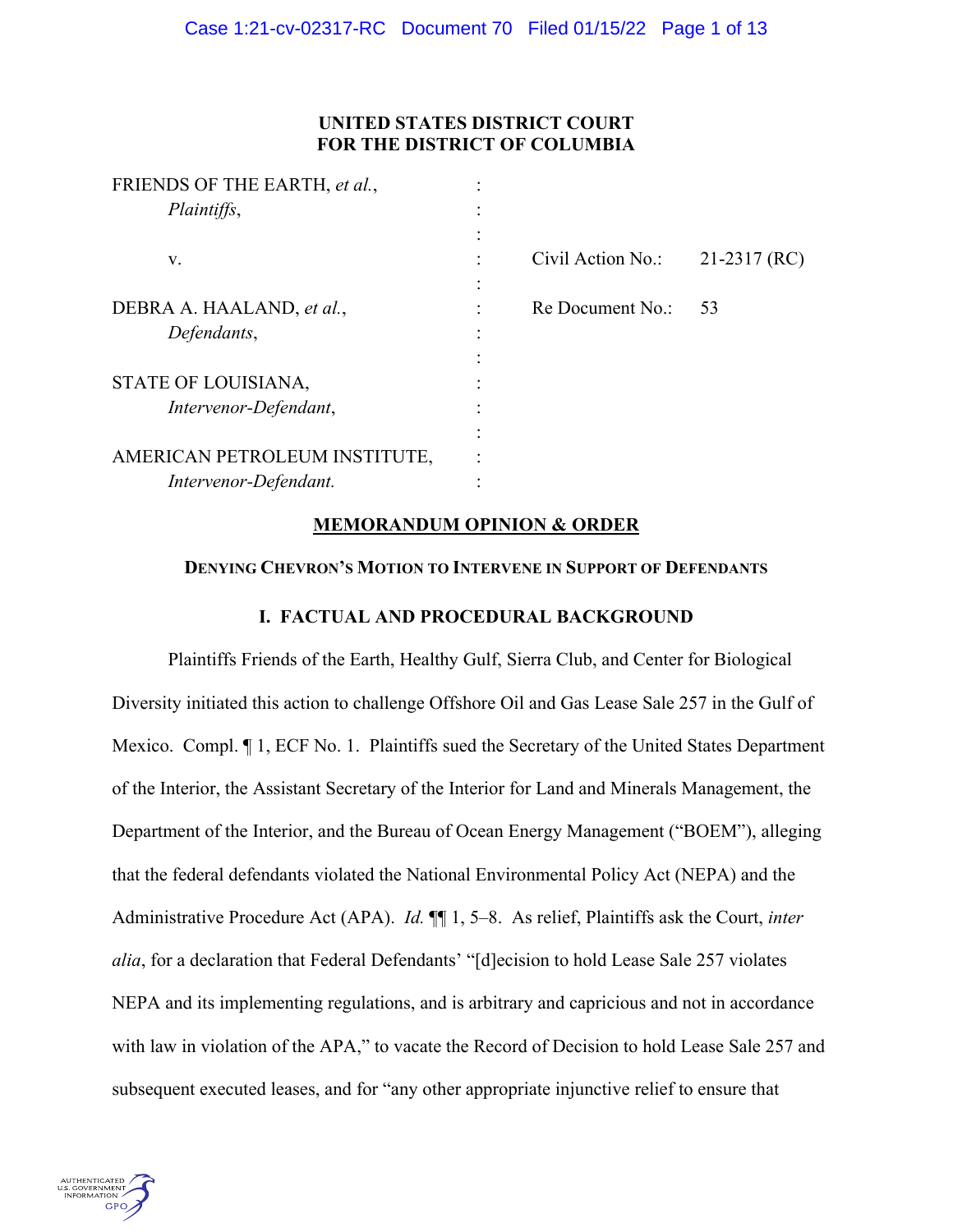# Case 1:21-cv-02317-RC Document 70 Filed 01/15/22 Page 2 of 13

[Federal] Defendants comply with NEPA and the APA . . . ." *Id.* at 51–52. Since then, the State of Louisiana and the American Petroleum Institute (API) have sought and been granted leave to intervene as defendants. *See* State of Louisiana's Mot. Intervene, ECF No. 13; Order of Sept. 22, 2021, ECF No. 24; API's Mot. Intervene, ECF No. 31; Mem. Op. & Order Granting API's Mot. Intervene, ECF No. 60.

The challenged lease sale was held on November 17, 2021. Chevron U.S.A., Inc.'s Mot. Intervene Supp. Defs. ("Chevron Mot.") at 1, ECF No. 53. Chevron was the apparent high bidder on 34 tracts in that sale, leading it to seek intervention in this action to protect its asserted interests. *Id.* Intervenor-Defendants Louisiana and API and the Federal Defendants do not oppose intervention. *Id.*; Defs.' Resp. Chevron's Mot. Intervene, ECF No. 56. Plaintiffs have filed an opposition, Pls.' Opp'n Chevron's Mot. Intervene ("Pls.' Opp'n"), ECF No. 59, to which Chevron has filed a reply, Chevron U.S.A., Inc,'s Reply Supp. Mot. Intervene Supp. Defs. ("Chevron Reply"), ECF No. 63. For the reasons below, the Court will deny Chevron's motion without prejudice, but will grant it leave to file its proposed motion for summary judgment as an *amicus* brief.

#### **II. LEGAL STANDARD**

Federal Rule of Civil Procedure 24(a) provides that:

On timely motion, the court must permit anyone to intervene who . . . claims an interest relating to the property or transaction that is the subject of the action, and is so situated that disposing of the action may as a practical matter impair or impede the movant's ability to protect its interest, unless existing parties adequately represent that interest.

Fed. R. Civ. P. 24(a)(2); *see also Roane v. Leonhart*, 741 F.3d 147, 151 (D.C. Cir. 2014) ("A district court must grant a timely motion to intervene that seeks to protect an interest that might be impaired by the action and that is not adequately represented by the parties."). The D.C.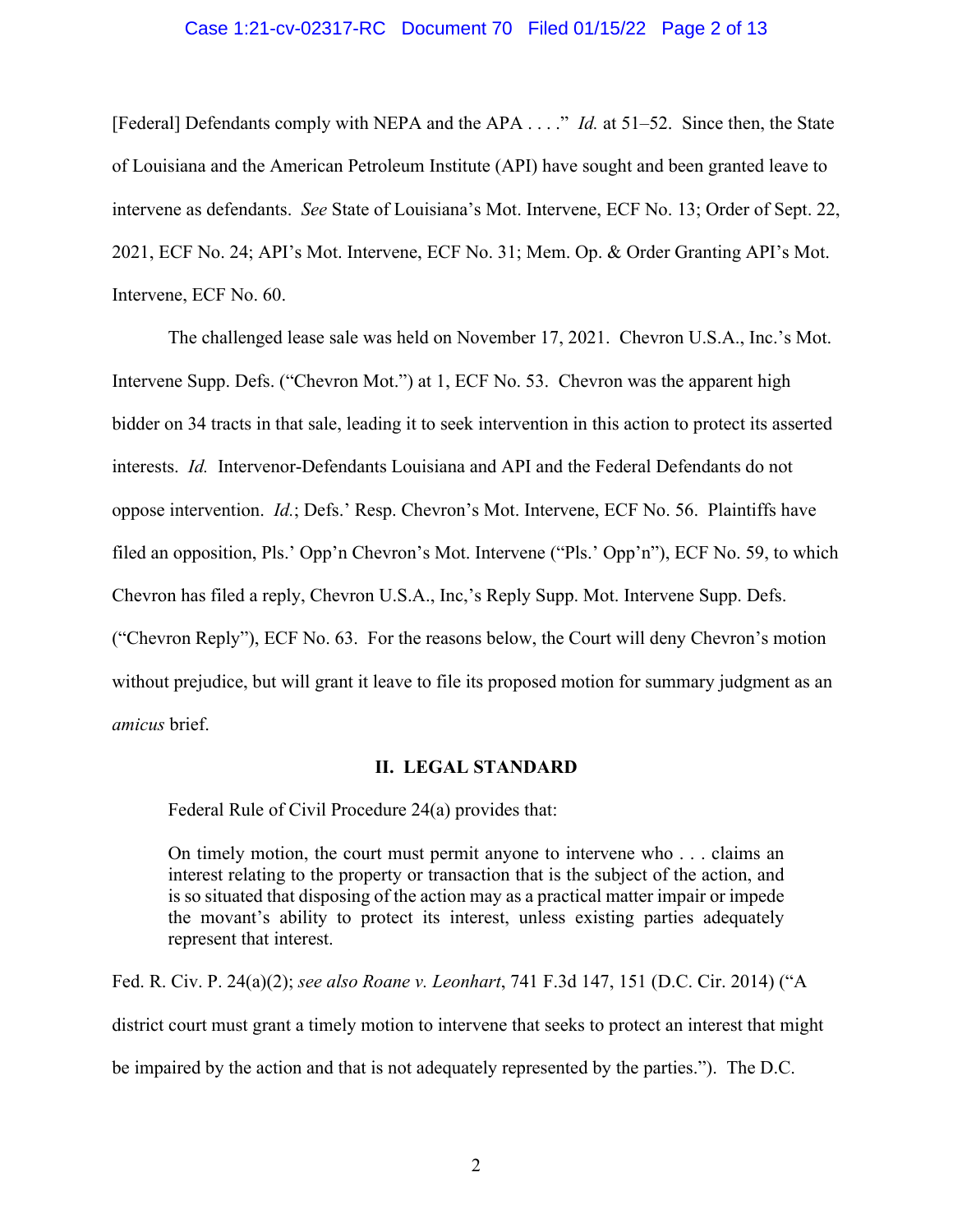# Case 1:21-cv-02317-RC Document 70 Filed 01/15/22 Page 3 of 13

Circuit has held that Rule 24(a) requires that parties seeking to intervene as a matter of right establish four distinct elements: "(1) the application to intervene must be timely; (2) the applicant must demonstrate a legally protected interest in the action; (3) the action must threaten to impair that interest; and (4) no party to the action can be an adequate representative of the applicant's interests." *Karsner v. Lothian*, 532 F.3d 876, 885 (D.C. Cir. 2008) (quoting *SEC v. Prudential Sec. Inc.*, 136 F.3d 153, 156 (D.C. Cir. 1998)).

In contrast, permissive intervention under Rule 24(b) may be permitted "[o]n timely motion" to anyone who "has a claim or defense that shares with the main action a common question of law or fact." Fed. R. Civ. P. 24(b)(1)(B). "[T]he putative intervenor must ordinarily present: (1) an independent ground for subject matter jurisdiction; (2) a timely motion; and (3) a claim or defense that has a question of law or fact in common with the main action." *EEOC v. Nat'l Children's Ctr., Inc.*, 146 F.3d 1042, 1046 (D.C. Cir. 1998). "In deciding how to exercise its discretion, the Court may also consider such factors as the nature and extent of the applicant's interests, the degree to which those interests are adequately represented by other parties, and whether parties seeking intervention will significantly contribute to . . . the just and equitable adjudication of the legal question presented." *Aristotle Int'l, Inc. v. NGP Software, Inc.*, 714 F. Supp. 2d 1, 18 (D.D.C. 2010) (quotations omitted).

# **III. ANALYSIS**

#### **A. Intervention as a Matter of Right**

In order to be granted intervention as of right, "(1) the application to intervene must be timely; (2) the applicant must demonstrate a legally protected interest in the action; (3) the action must threaten to impair that interest; and (4) no party to the action can be an adequate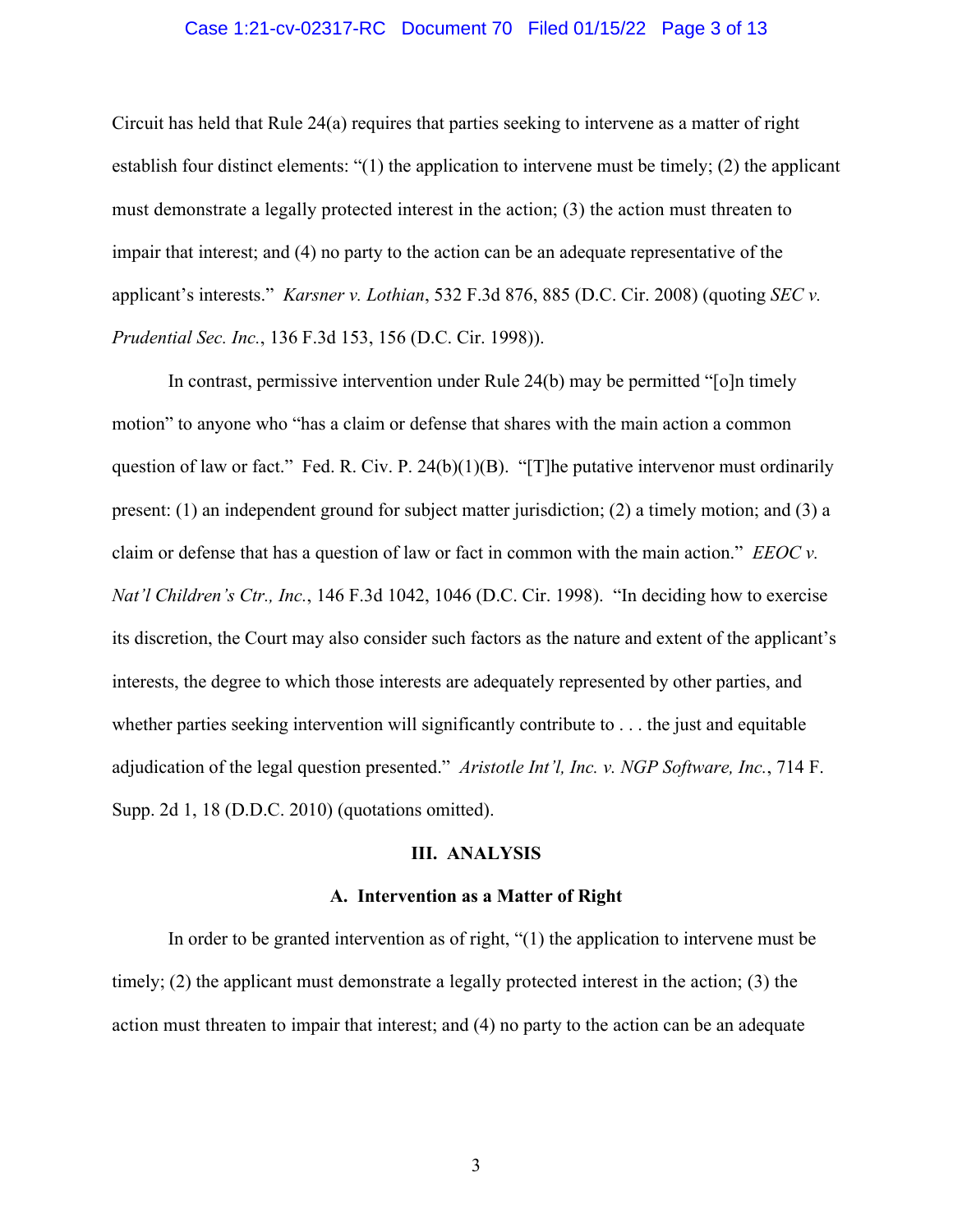# Case 1:21-cv-02317-RC Document 70 Filed 01/15/22 Page 4 of 13

representative of the applicant's interests." *Karsner*, 532 F.3d at 885 (quoting *SEC v. Prudential Sec. Inc.*, 136 F.3d at 156).

1. Legally Protected Interest and Harm to that Interest

The Court begins with the second and third factors, which require that the "putative intervenor must have a legally protected interest in the action," *WildEarth Guardians v. Salazar*, 272 F.R.D. 4, 12 (D.D.C. 2010) (internal quotation marks omitted), and the action must threaten to impair the putative intervenor's proffered interest in the action, *Karsner*, 532 F.3d at 885. In this Circuit "[i]n most instances, the standing inquiry will fold into the underlying inquiry under Rule 24(a): generally speaking, when a putative intervenor has a 'legally protected' interest under Rule 24(a), it will also meet constitutional standing requirements, and *vice versa*." *WildEarth Guardians v. Salazar*, 272 F.R.D. at 13 n.5; *see also Akiachak Native Cmty. v. U.S. Dep't of the Interior*, 584 F. Supp. 2d 1, 7 (D.D.C. 2008) ("The standing inquiry is repetitive in the case of intervention as of right because an intervenor who satisfies Rule 24(a) will also have Article III standing."). Article III standing requires three elements: "an injury in fact—an invasion of a legally protected interest which is (a) concrete and particularized, and (b) actual or imminent, not conjectural or hypothetical," "a causal connection between the injury and the conduct complained of," and redressability, meaning it is "likely, as opposed to merely speculative, that the injury will be redressed by a favorable decision." *Lujan v. Defs. of Wildlife*, 504 U.S. 555, 560–61 (1992) (cleaned up).

To be sure, Chevron is asserting an expected property interest in the leases rather than a present one. *See* Chevron Mot. at 4. As the apparent high bidder on 34 tracts in Lease Sale 257, Chevron claims it has a reasonable expectation that at least some of those leases will be awarded to it. *Id.* But additional steps remain before the leases are awarded, including completion of an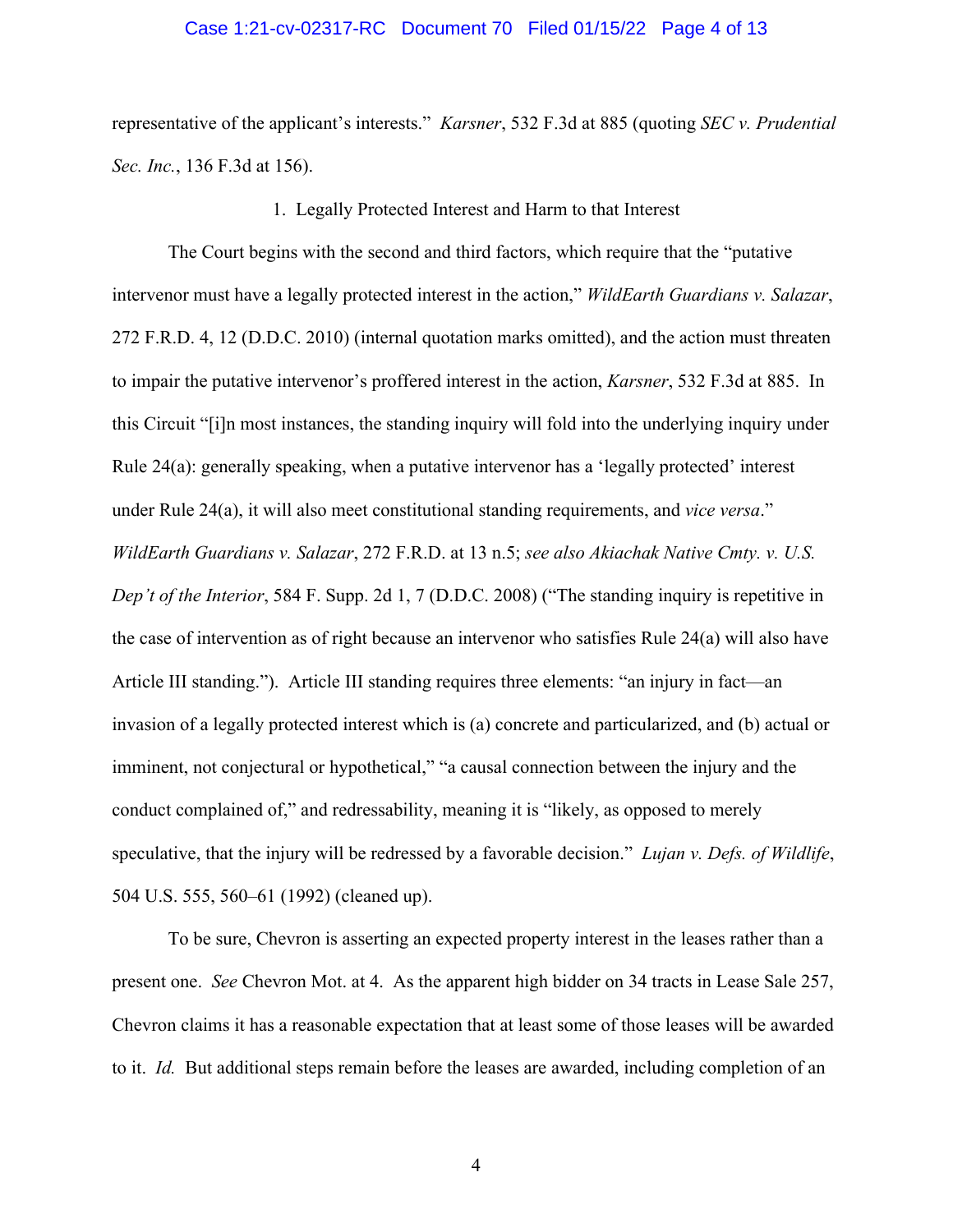# Case 1:21-cv-02317-RC Document 70 Filed 01/15/22 Page 5 of 13

evaluation by BOEM to determine if the bid represents fair market value and review by the Attorney General in consultation with the Federal Trade Commission for antitrust concerns. *See* 2d Decl. Bernadette S. Thomas ¶¶ 5–6, Ex. 1 of Defs.' Unopposed Mot. Extend Briefing Schedule, ECF No. 58-1. Chevron asserts that in past sales it has been "ultimately awarded" leases on "the vast majority of parcels for which it was the high bidder." Decl. Kyle L. Gallman ¶ 6, Ex. B of Chevron Mot., ECF No. 53-2. Although some contingencies remain, the Court holds that Chevron's interest in these 34 tracts is more than merely speculative. The fact that Chevron prevailed in a competitive bidding process makes its interest concrete, and the fact that the 34 tracts are identifiable makes it sufficiently particularized, even if it is ultimately not awarded some of those tracts.

Furthermore, courts have routinely taken a permissive approach to identifying a legally protected interest in highly similar cases, including where Chevron itself sought intervention. *See* Order Granting Intervention at 9, *Gulf Restoration Network v. Zinke*, 18-cv-1674, ECF No. 35 (D.D.C. Dec. 7, 2018) (finding that Chevron had a legally protected interest to intervene in litigation challenging two lease sales in which it had obtained and fully paid for leases in one sale and was the apparent high bidder for certain tracts in the second); Order at 2, *Healthy Gulf v. Bernhardt*, 19-cv-707, ECF No. 22 (D.D.C. June 10, 2019) (granting Chevron intervention in a suit challenging a sale for which it was the apparent high bidder (*see* Chevron's Mot. Intervene at 4–5, *Healthy Gulf v. Bernhardt*, 19-cv-707, ECF No. 19)); *100Reporters LLC v. U.S. Dep't of Just.*, 307 F.R.D. 269, 282, 284 (D.D.C. 2014) (granting intervention where the proposed intervenors had a legally protected interest in whether their "confidential materials [would be] released through a successful FOIA action" and noting the tension between ripeness and Rule 24's timeliness requirement).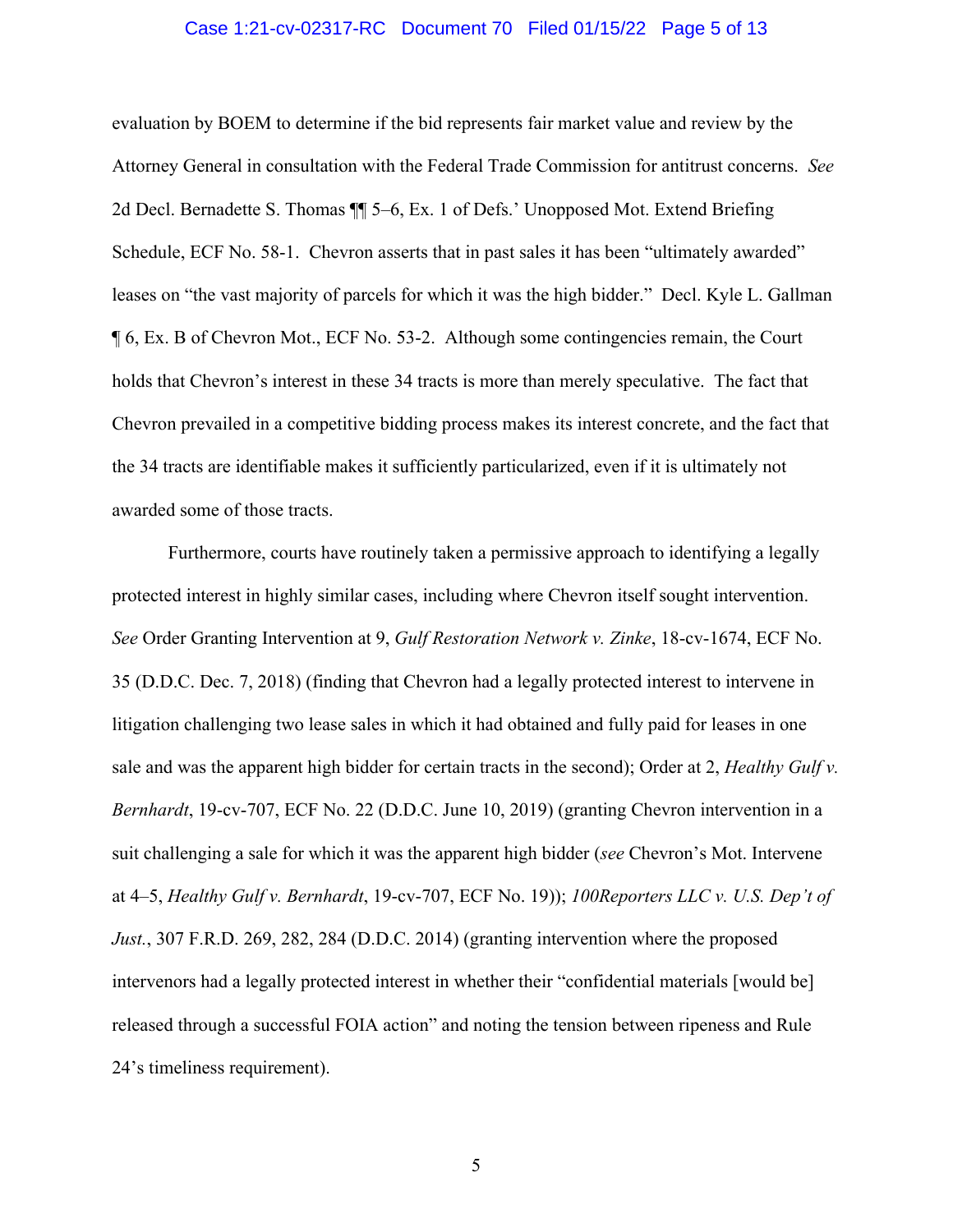# Case 1:21-cv-02317-RC Document 70 Filed 01/15/22 Page 6 of 13

The second and third factors "operate[] in large part as a practical guide, with the aim of disposing of disputes with as many concerned parties as may be compatible with efficiency and due process." *WildEarth Guardians v. Salazar*, 272 F.R.D. at 12–13 (internal quotation marks omitted); *see also WildEarth Guardians v. Jewell*, 320 F.R.D. 1, 3 (D.D.C. 2017). In keeping with this pragmatic approach, which seeks to "allow intervention by those who might be practically disadvantaged by the disposition of the action," *Kleissler v. U.S. Forest Serv.*, 157 F.3d 964, 970 (3d Cir. 1998), the Court finds that Chevron's interest in the 34 tracts would be impacted by the resolution of this action in Plaintiffs' favor. *See WildEarth Guardians v. Nat'l Park Serv.*, 604 F.3d 1192, 1199 (10th Cir. 2010) (recognizing that "the interest of a prospective defendant-intervenor may be impaired where a decision in the plaintiff's favor would return the issue to the administrative decision-making process, notwithstanding the prospective intervenor's ability to participate in formulating any revised rule or plan"). Chevron thus has standing and has satisfied the second and third requirements for intervention.

#### 2. Timeliness

"[T]imeliness is to be judged in consideration of all the circumstances," in particular "the factors of time elapsed since the inception of the suit, the purpose for which intervention is sought, the need for intervention as a means of preserving the applicant's rights, and the probability of prejudice to those already parties in the case." *United States v. Am. Tel. & Tel. Co.*, 642 F.2d 1285, 1295 (D.C. Cir. 1980); *see also WildEarth Guardians v. Salazar*, 272 F.R.D. at 12.

Beginning with the time elapsed, "[t]hough the time elapsed since the inception of the suit is relevant, measuring the length of time passed is not in itself the determinative test because we do not require timeliness for its own sake." *Roane*, 741 F.3d at 151 (quotations and citations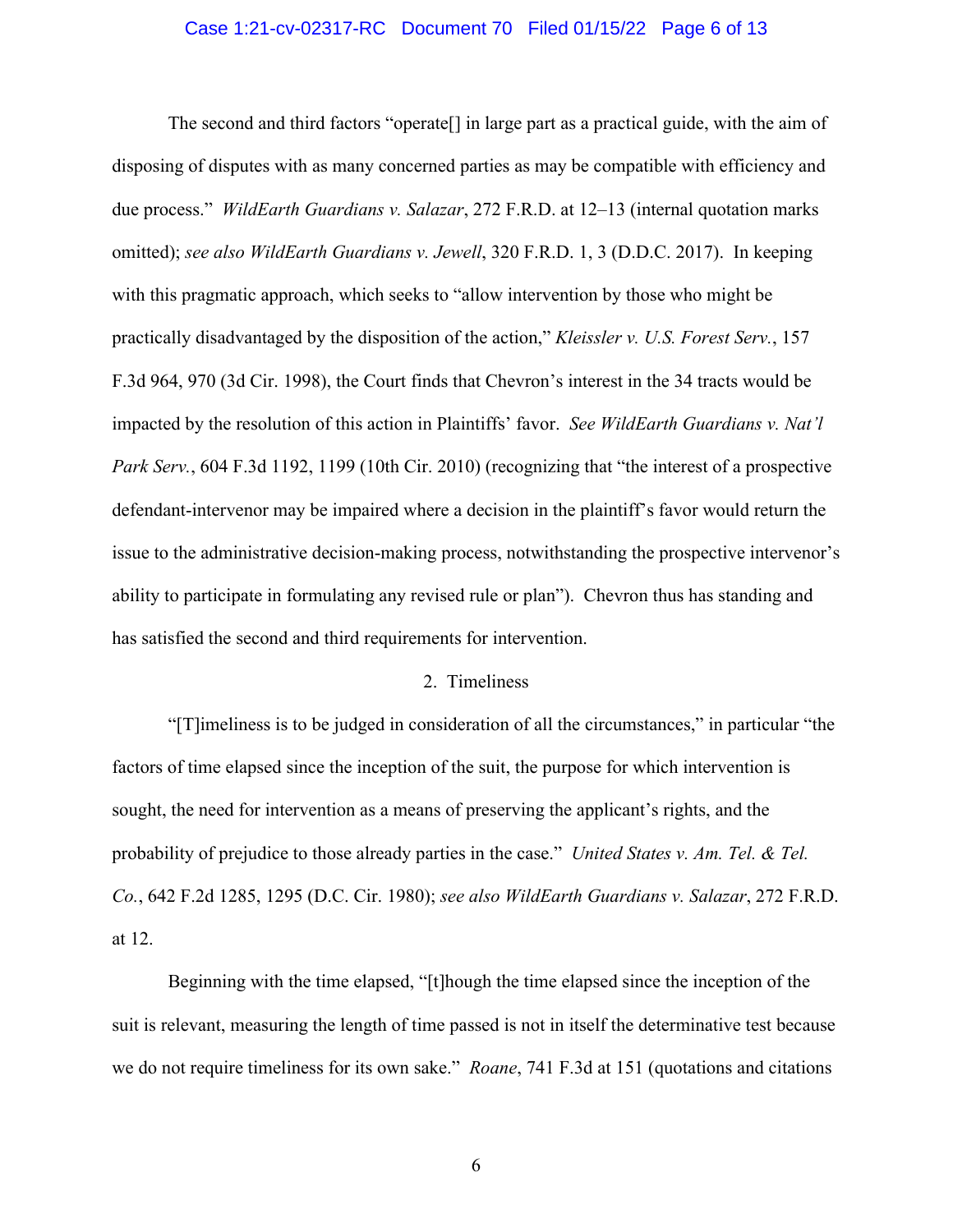# Case 1:21-cv-02317-RC Document 70 Filed 01/15/22 Page 7 of 13

omitted). "Timeliness is measured from when the prospective intervenor knew or should have known that any of its rights would be directly affected by the litigation," *Roeder v. Islamic Republic of Iran*, 333 F.3d 228, 233 (D.C. Cir. 2003) (quotations omitted), but the parties disagree about when that moment occurred. Chevron argues that it intervened only seven days after learning it was the high bidder in the lease sale, giving it a concrete interest in the outcome of this case. Chevron Mot. at 5. Plaintiffs disagree, arguing that Chevron knew of its prospective interests well before the sale took place, and that "ripeness is an unsuitable tool for resolving motions to intervene." Pls.' Opp'n at 12–13 (quoting *100Reporters*, 307 F.R.D. at 282) (alterations omitted). Although Chevron did not yet know it would be a high bidder, it surely knew at least somewhat in advance that it intended to participate in Lease Sale 257 and that its interests could be affected by the outcome of this litigation.

Waiting until seven days after the sale probably would not have been unreasonable in the context of the average case. But it was a matter of public record that this case was being briefed on an expedited schedule. *See* Order of Sept. 22, 2021, ECF No. 24 (setting briefing schedule). Chevron did not seek to intervene until November 29, *see generally* Chevron Mot., after Plaintiffs had already filed their consolidated Reply and Opposition to the various cross-motions for summary judgment, *see* Pls.' Opp'n at 11. Chevron's intervention at this point, which would likely require the parties to submit additional briefing, could potentially delay a decision on the merits. And because the entire purpose of the expedited schedule was to reach a decision on the merits before the leases become effective, such a delay would not merely be prejudicial for its own sake; it could negatively impact the remedies Plaintiffs seek. *See id.* at 2 (describing the background to the expedited briefing schedule); Pre-Mot. Conf. Tr. at 17, ECF No. 18 (noting that delay might be prejudicial to the plaintiffs).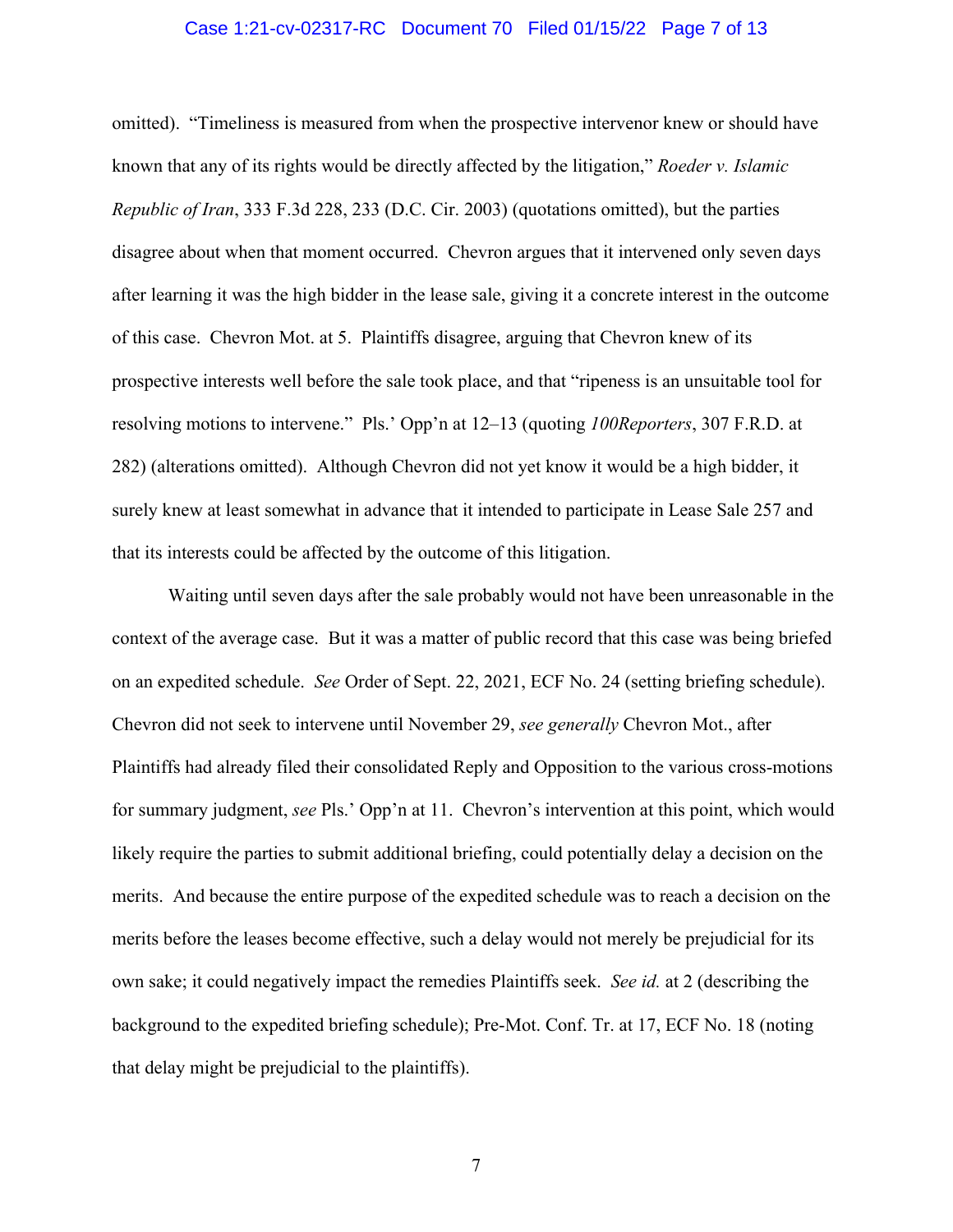# Case 1:21-cv-02317-RC Document 70 Filed 01/15/22 Page 8 of 13

Chevron acknowledges that its intervention would require "a modest adjustment to the briefing schedule," but attempts to shift the blame for any delay to Plaintiffs themselves, arguing that "Plaintiffs were well aware when they requested the proposed schedule that participants in the Lease Sale would acquire rights that could be affected by the litigation; they should have anticipated that successful bidders would seek to protect those rights by participating in the litigation." Chevron Mot. at 6–7. But "the requirement of timeliness is aimed primarily at preventing potential intervenors from unduly disrupting litigation, to the unfair detriment of the *existing* parties." *Roane*, 741 F.3d at 151 (emphasis added); *see also Amador Cnty., Cal. v. U.S. Dep't of the Interior*, 772 F.3d 901, 905 (D.C. Cir. 2014) ("[D]elay caused by a potential intervenor [is] sufficient to constitute prejudice where a decision on the merits [is] pending."); *United States v. Microsoft Corp.*, No. 98-cv-1232, 2002 WL 319366, at \*2 (D.D.C. Feb. 28, 2002) ("[G]iven the complexity of proceedings in this case, the addition of [the proposed intervenor] would unduly delay proceedings and cause prejudice to the parties."). Neither Plaintiffs nor any of the other existing parties had any obligation to take additional would-be intervenors into consideration when agreeing to the expedited briefing schedule.

Chevron additionally argues that its timing is appropriate because of the purpose for its intervention, specifically, "to present argument on the remedy Plaintiffs seek and its impact on Chevron as the apparent high bidder on 34 tracts in the Lease Sale."<sup>1</sup> Chevron Mot. at 5. Indeed, Chevron's proposed motion for summary judgment focuses entirely on the proper

<sup>&</sup>lt;sup>1</sup> There is no support for Chevron's assertion that "The current briefing schedule does not address remedy." Chevron Mot. at 5.Although the Federal Defendants did not address remedies in their Cross Motion for Summary Judgment and requested further briefing if the Court reached that issue, the Court's scheduling order did not limit the scope of the issues for resolution, and Plaintiffs and both Intervenor-Defendants included an extensive discussion on the issue of remedies in their briefs.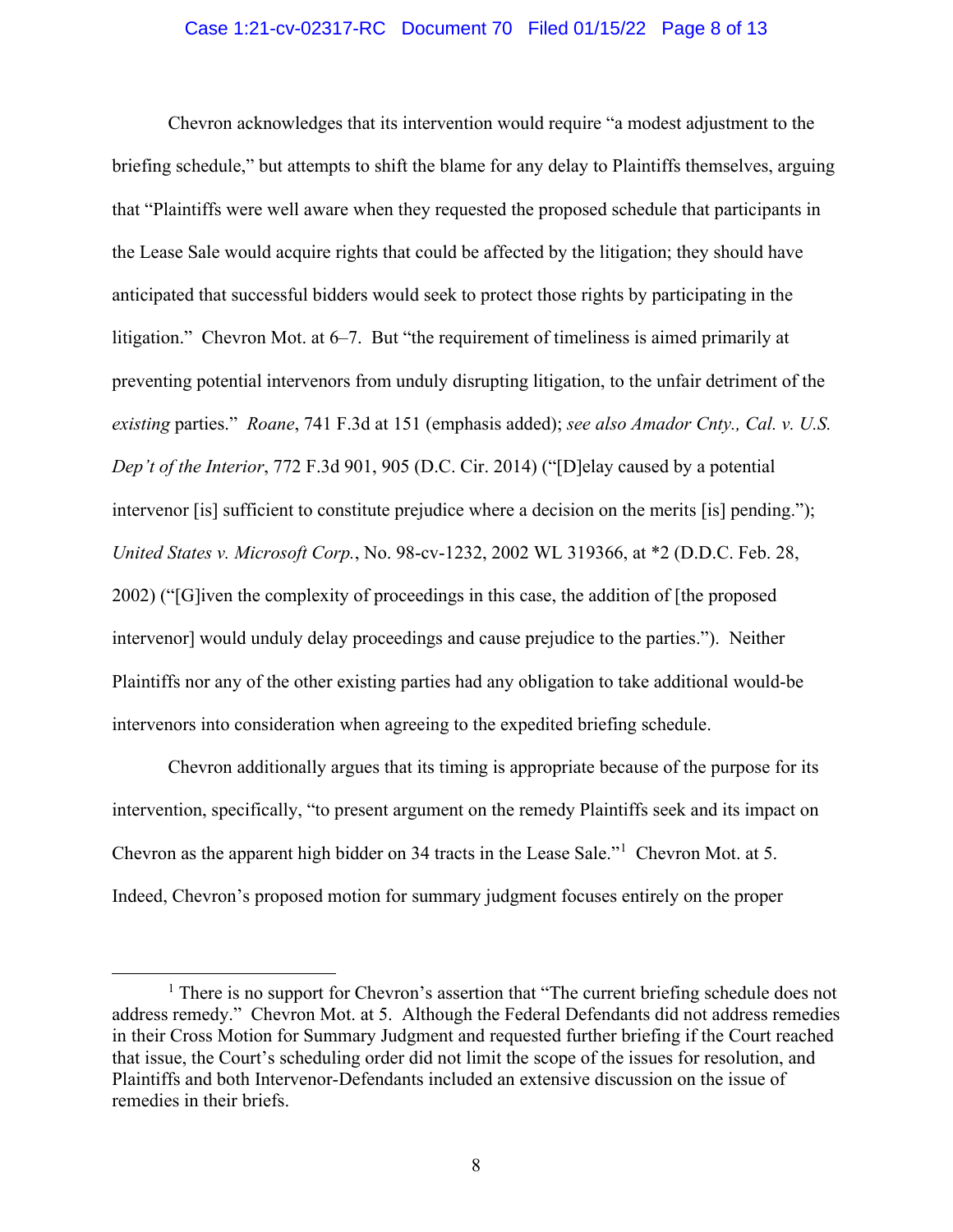# Case 1:21-cv-02317-RC Document 70 Filed 01/15/22 Page 9 of 13

remedies and its own interests that are at stake. *See generally* Chevron's Proposed Mot. Summ. J., ECF No. 55. That particular argument, which is the limited purpose of Chevron's proposed intervention, could not have been asserted earlier.

The issue of timeliness is thus close. However, because "a court should be more reluctant to deny an intervention motion on grounds of timeliness if it is intervention as of right than if it is permissive intervention," *Am. Tel. & Tel. Co.*, 642 F.2d at 1295, the Court will turn next to the issue of adequacy of representation rather than deciding solely on the basis of timeliness.

### 3. Adequacy of Representation

With respect to the fourth factor, an intervenor must show that the existing parties do not adequately represent its interests. *Karsner*, 532 F.3d at 885. The burden of showing that the representation of the existing parties "may be inadequate" is "minimal." *Fund For Animals, Inc. v. Norton*, 322 F.3d 728, 735 (D.C. Cir. 2003) (quotations omitted). But as with timeliness, "for the issue of adequate representation, it is important to consider the purpose for which intervention is granted." *Am. Tel. & Tel. Co.*, 642 F.2d at 1294.

Chevron first argues that the federal defendants and Louisiana do not adequately represent its interests because they are governmental entities which must represent the interests of their entire populations rather than the more particularized interests of a private party. Chevron Mot. at 12. On this point the Court agrees, as it is well-established in this Circuit that "governmental entities do not adequately represent the interests of aspiring intervenors." *Fund For Animals, Inc.*, 322 F.3d at 736–37; *Crossroads Grassroots Pol'y Strategies v. FEC*, 788 F.3d 312, 321 (D.D.C. 2015) ("[W]e look skeptically on government entities serving as adequate advocates for private parties.").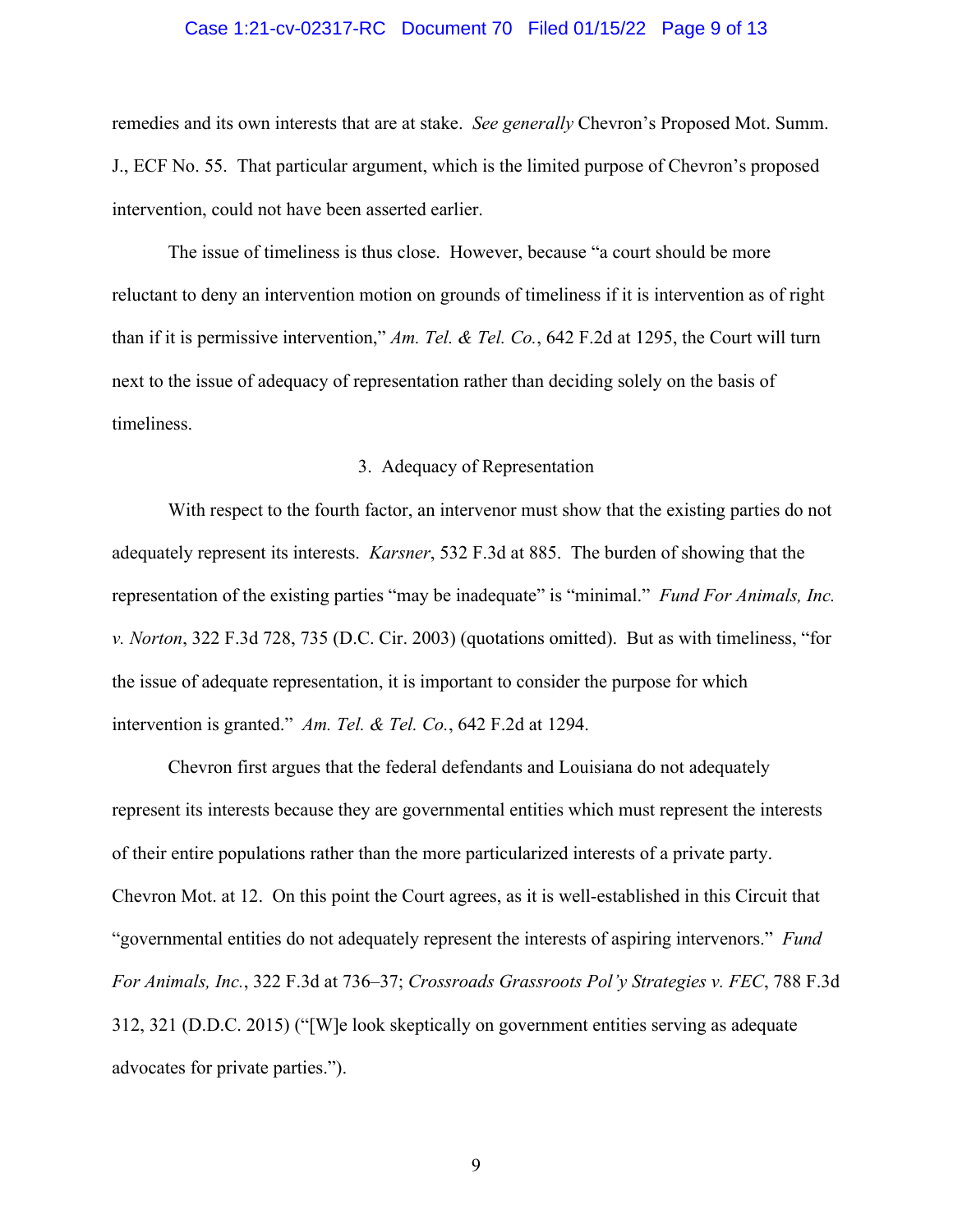# Case 1:21-cv-02317-RC Document 70 Filed 01/15/22 Page 10 of 13

But API has already been granted intervention in this matter in part for that exact reason. *See* Mem. Op. & Order Granting API's Mot. Intervene at 6. In granting API's motion, this Court noted API's distinct interests on behalf of its members, including their significant financial investments in current and future leases and "ability to maintain the confidentiality of proprietary bidding information." *Id.* at 4–6. And API's Motion for Summary Judgment raises many of the same issues with respect to remedies that Chevron's proposed motion does, including the harm to members from the public release of sealed bids and its members' investments in Lease Sale 257. *See* API's Mot. Summ. J. at 44–45, ECF No. 43. Chevron is in fact one of those members on whose behalf API has made those arguments. Chevron Mot. at 12.

Chevron suggests a handful of ways in which its interests are narrower than API's. First, it argues that "[s]everal of Plaintiffs' arguments, such as their claims regarding the Rice's whale, pipeline safety, deepwater drilling, hydraulic fracturing, and wind programs, have geographically specific implications." Chevron Reply at 5. That may be true, but it does not follow that those implications are material to the resolution of this action. Plaintiffs challenge the decisionmaking process in deciding to hold Lease Sale 257, not the specific outcome of which tracts were included. *See generally* Compl. A decision in their favor or against them would affect all tracts equally.

Relatedly, Chevron also posits that "API may take positions or even consider resolving the case in a way that would disadvantage specific tracts if necessary to achieve API's ultimate objective of defending the Lease Sale as a whole, rather than the 34 specific tracts that are the focus of Chevron's participation." Chevron Reply at 5; *see also id.* at 9 ("As a party, Chevron could comment on and contribute input to any proposed settlement."). But the D.C. Circuit has looked skeptically on intervention that hinged on the possibility of an unfavorable settlement as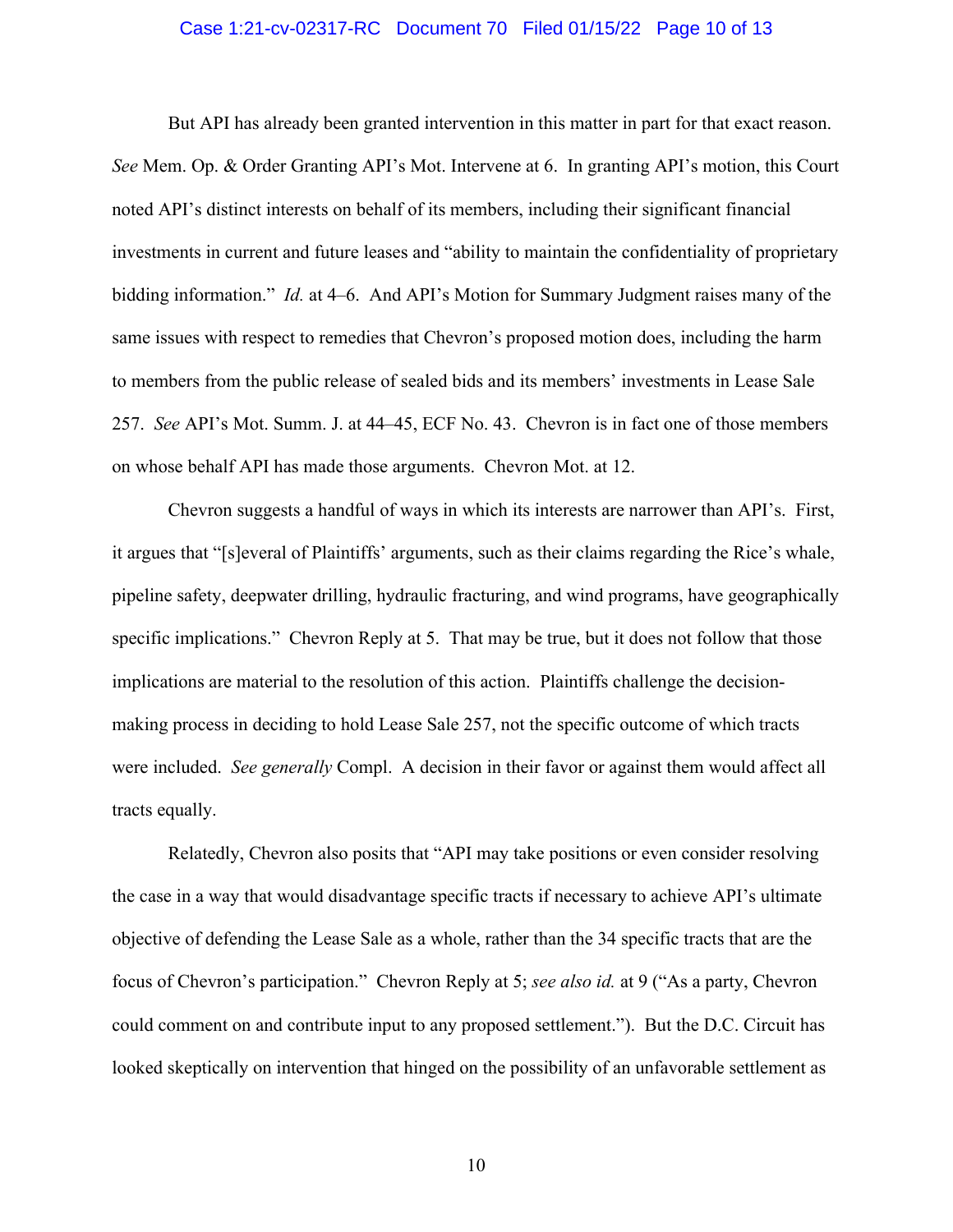# Case 1:21-cv-02317-RC Document 70 Filed 01/15/22 Page 11 of 13

"hopelessly conjectural." *Deutsche Bank Nat'l. Tr. Co. v. FDIC*, 717 F.3d 189, 193 (D.C. Cir. 2013); *see also U.S. EPA v. City of Green Forest, Ark.*, 921 F.2d 1394, 1401 (8th Cir. 1990) (holding that the district court's first denial of intervention was distinct from the second because even though the proposed intervenors "expressed concerns about possible settlement" in the first motion, at that time "the settlement possibility  $\dots$  was merely inchoate").<sup>2</sup> So too here, where the parties have focused their various motions for summary judgment on the legality of the Record of Decision to hold Lease Sale 257 in its entirety, have requested expedited resolution of the underlying legal issues, and have not given any indication of potential settlement discussions. The Court therefore finds that any potential divergence of interests is too speculative to afford Chevron the right to intervene at this time, and that API is adequately and ably representing Chevron's asserted interests in this matter.

\* \* \*

Because API already adequately represents Chevron's asserted interests and the timing of Chevron's proposed intervention would be prejudicial to the existing parties in this matter, the Court holds that Chevron may not intervene as of right.

# **B. Permissive Intervention**

Chevron has also requested, in the alternative, that the Court grant it leave to intervene permissively. Chevron Mot. at 13. Permissive intervention under Rule 24(b) may be permitted in the Court's discretion "[o]n timely motion" to anyone who "has a claim or defense that shares

<sup>&</sup>lt;sup>2</sup> Moreover, Chevron's sole cited authority holds only that "while an intervenor is entitled to present evidence and have its objections heard at the hearings on whether to approve a consent decree, it does not have power to block the decree merely by withholding its consent." *Loc. No. 93, Int'l Ass'n of Firefighters, AFL-CIO C.L.C. v. City of Cleveland*, 478 U.S. 501, 529 (1986). The fact that Chevron would at most be able to assert potentially unique objections to a potential settlement makes this argument additionally speculative.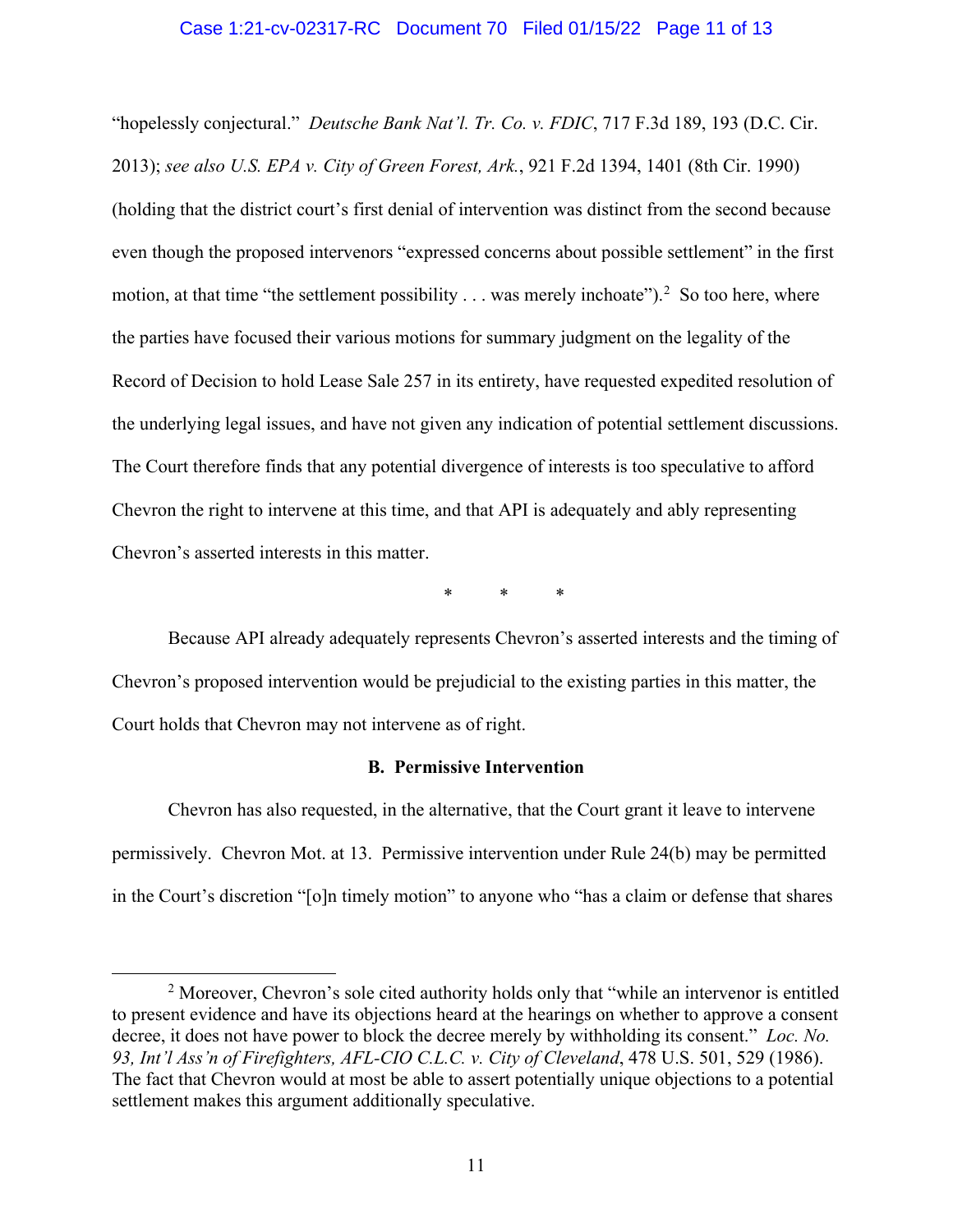# Case 1:21-cv-02317-RC Document 70 Filed 01/15/22 Page 12 of 13

with the main action a common question of law or fact." Fed. R. Civ. P.  $24(b)(1)(B)$ . "As its name would suggest, permissive intervention is an inherently discretionary enterprise." *Nat'l Children's Ctr., Inc.*, 146 F.3d at 1046. "[T]he putative intervenor must ordinarily present: (1) an independent ground for subject matter jurisdiction; (2) a timely motion; and (3) a claim or defense that has a question of law or fact in common with the main action." *Id.*

Chevron's asserted arguments regarding remedies overlap substantially with both the facts and law of the principal dispute, easily satisfying that factor. The Court has also already determined that Chevron's legal interests in the leases is sufficiently concrete, particular, and imminent to satisfy standing. *See supra* Section III.A.1. And the federal questions raised in this case, the resolution of which would impact Chevron's rights, is an independent basis for subject matter jurisdiction. The timeliness of Chevron's proposed intervention remains the key issue, and in particular, the prejudice to the existing parties and the Court's ability to resolve this matter on an expedited schedule.

Because permitting Chevron's participation would likely delay a resolution on the merits of this case, the Court will deny Chevron's request for permissive intervention as well. However, the Court has broad discretion to permit participation as an *amicus curiae*, an alternative that Plaintiffs do not oppose. *See* Pls.' Opp'n at 15. Other courts in this district have allowed would-be intervenors to participate as *amici* if they did not satisfy the requirements for intervention but otherwise offered input that could benefit the Court. *Nat'l Ass'n of Home Builders v. U.S. Army Corps of Engineers*, 519 F. Supp. 2d 89, 93 (D.D.C. 2007) (denying intervention of right and permissive intervention but allowing the proposed-intervenor to file an amicus brief); *Microsoft Corp.*, 2002 WL 319366, at \*3 (allowing entity denied intervention "to participate in a limited capacity as *amicus curiae*"). In the interest of both allowing Chevron's